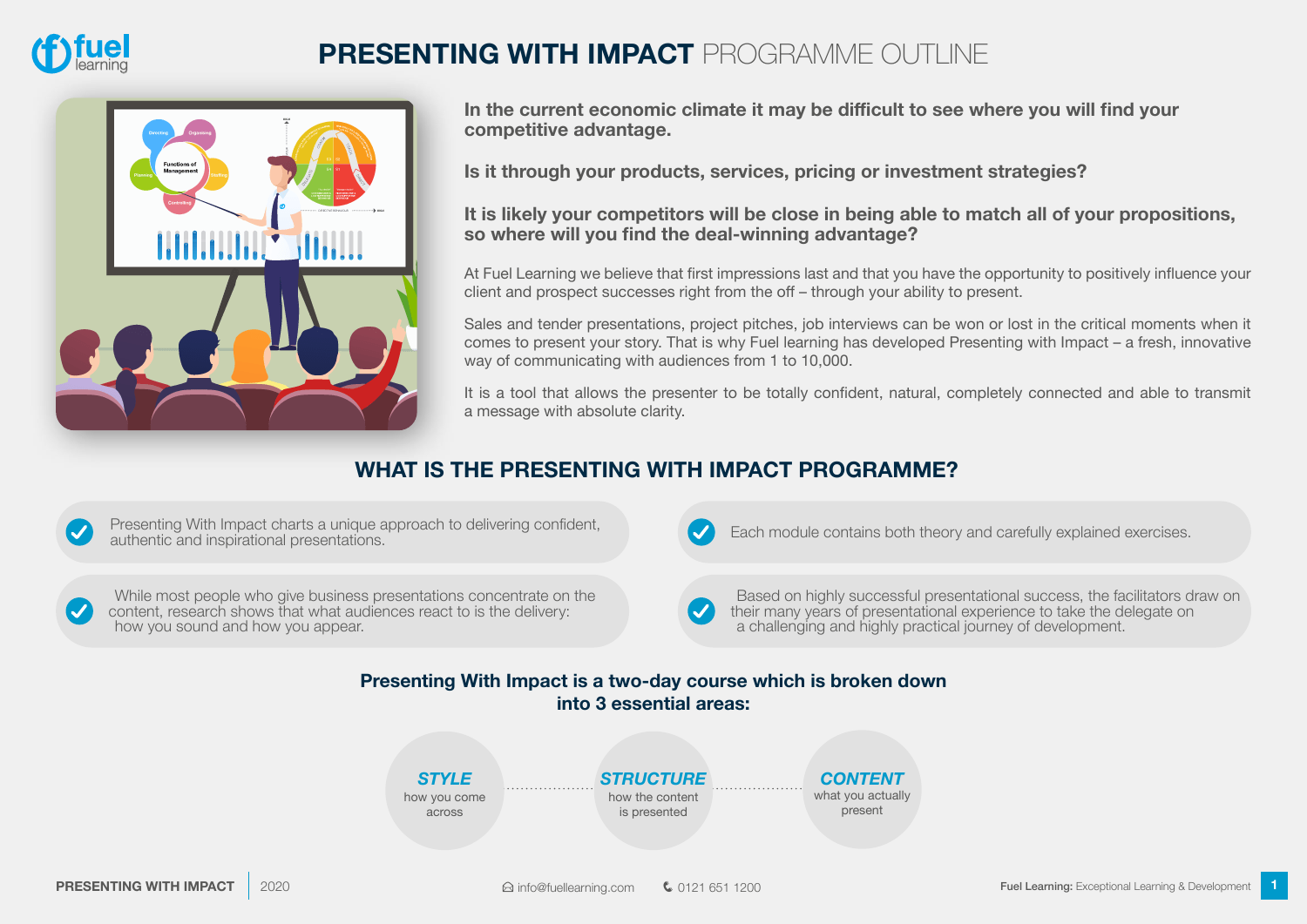

# **PRESENTING WITH IMPACT** PROGRAMME OUTLINE

#### **For people who present/communicate in formal and informal environments:**



#### **KEY OUTCOMES**

Most importantly, delegates will:

| $\blacktriangledown$     | Be confident in their ability to deliver their speech                        |  |
|--------------------------|------------------------------------------------------------------------------|--|
| <b>Q</b>                 | Be on the right road to be known as a outstanding presenter/<br>communicator |  |
| $\overline{\mathcal{A}}$ | Have an immediate and long-lasting impact on others                          |  |

#### At the end of the programme each delegate will have had:

1

2

3

Personalised coaching in presenting to audiences of various sizes and settings



Access to a deeper understanding of the various ways to impact their presentations and enhance what they are saying

### **THE PROGRAMME IN A NUTSHELL**

Specifically, the programmed will address: